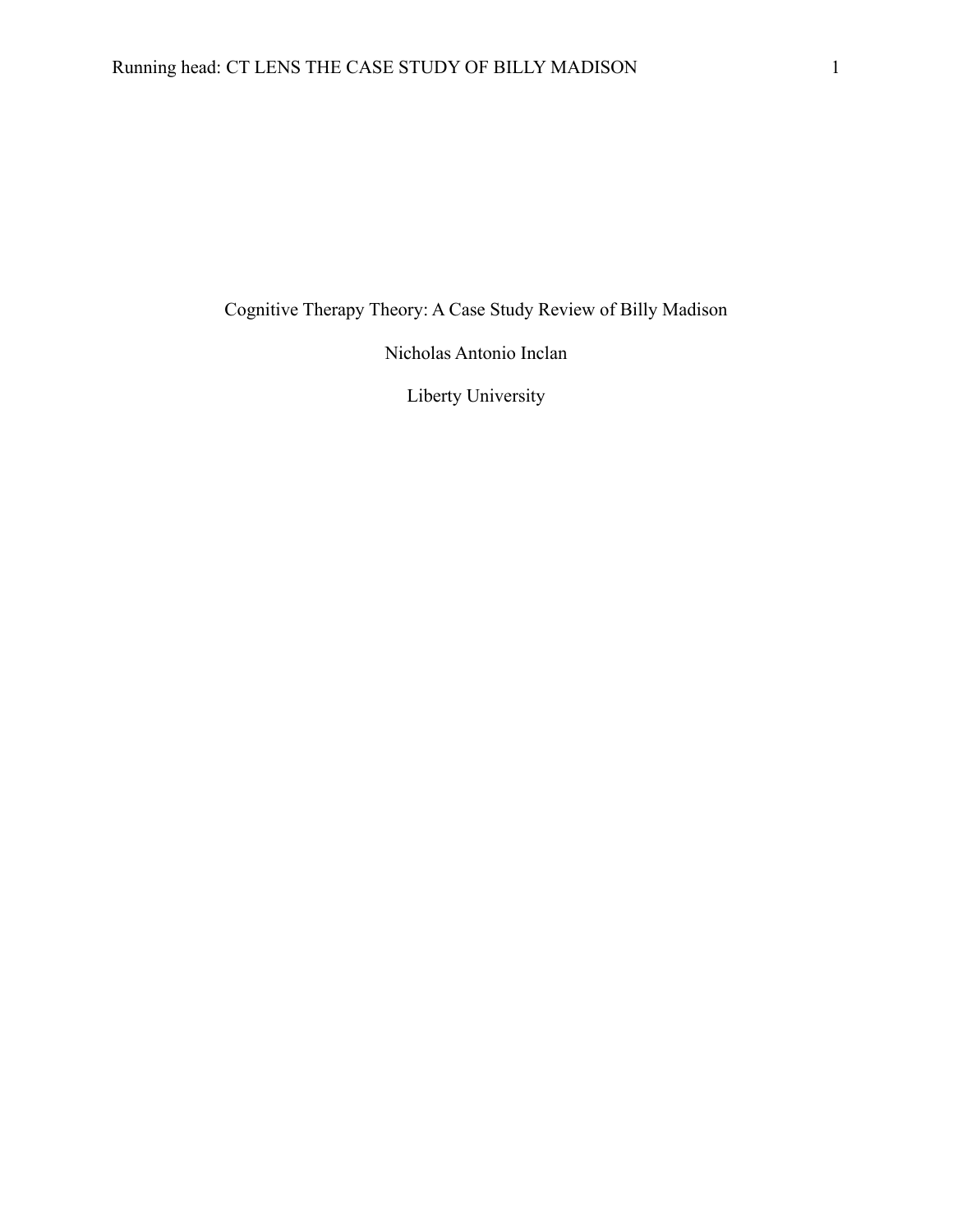## Abstract

Discussed herein is a case review of client Billy Madison, son of the owner and CEO of Madison Hotels through the lens of the theoretical orientation of Cognitive therapy (CT). The client's presenting symptomology spans multiple domains, including: psychological, behavioral, emotional, academic and relational. Components of CT are discussed herein, including the developer of CT, psychopathologies that CT has shown efficacy in treating, multicultural issues related to client utilizing CT, and CT's theory of human nature and the therapy process. An additional component that was discussed is CT's effectiveness in crisis situations, namely suicidality. Provided that CT is well-equipped with various techniques including both psychological and behavioral, only three CT interventions where briefly examined: questioning, thought recording, and behavioral experiments. A psychospiritual analysis was conducted, comparing CT with Christianity. Compatibilities and incompatibilities were outlined for each. A conclusion in treating the client was provided, outlining perceived psychotherapeutic challenges and potential outcomes for the client.

*Keywords*: Cognitive Therapy, Psychotherapy, Psychospiritual, Mental Health and Christianity, Psychological, Cognitions, Psychology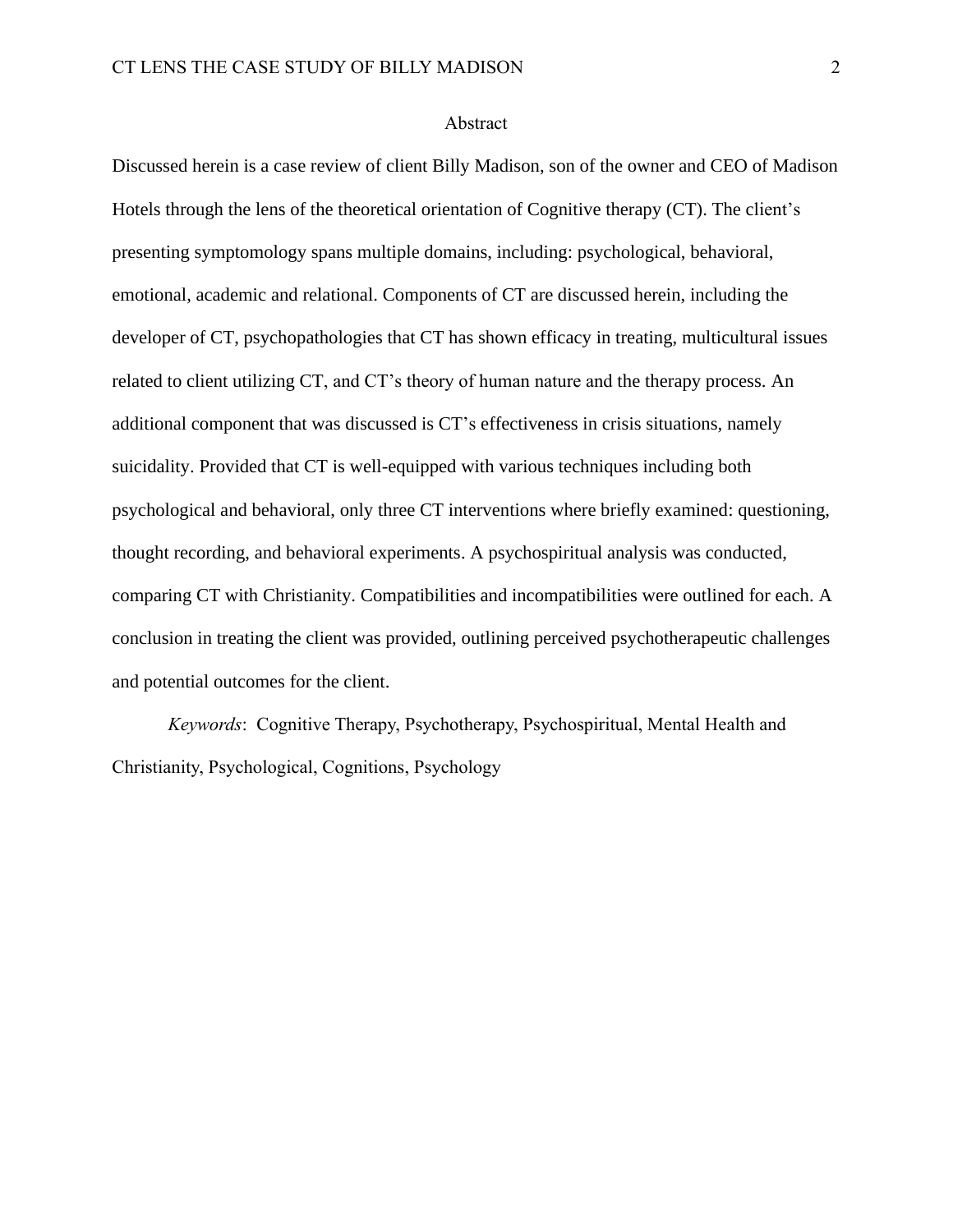Cognitive Therapy Theory: A Case Study Review of Billy Madison

Equipped with both psychological and behavioral techniques, it is not surprising that cognitive therapy (CT) is considered the most researched psychotherapeutic theoretical orientation (Murdock, 2017). CT is relentless when attempting to uncover problematic issues within the individual. Constant cognitive evaluations are foundational in discovering what CT identifies as dysfunctional or distorted cognitions (Murdock, 2017). CT purports that if one's dysfunctional cognitive set can be restructured, the individual may be able to adapt themselves to achieve a psychologically healthy outcome (Murdock, 2017). Provided that CT's techniques offer both psychological and behavioral support, both of which the client is struggling with, CT may be effective in treating the client.

### **Case Conceptualization Using Cognitive Therapy**

CT has made considerable contributions to the field of psychotherapy. It is known for being structured in a relatively straightforward manner (Murdock, 2017). As a result of its fundamentally well-structured approach, CT has been one of the most researched therapeutic approaches (Murdock, 2017). Outcome of various studies point to CT being able to treat a variety of psychopathologies (Murdock, 2017). In this regard, CT would appear as an efficacious therapeutic approach for the client.

# **Developer of Cognitive Therapy**

While growing up, Aaron Beck, the developer of CT, contended with his own destructive cognitions relating to his intelligence and academic performance (Murdock, 2017). Beck was stricken at a young age with medical issues that nearly led to his death and caused him to repeat first grade which contributed to the negative cognitions that plagued him (Murdock, 2017). Beck continuously challenged these maladaptive cognitions. There is not much discussion surrounding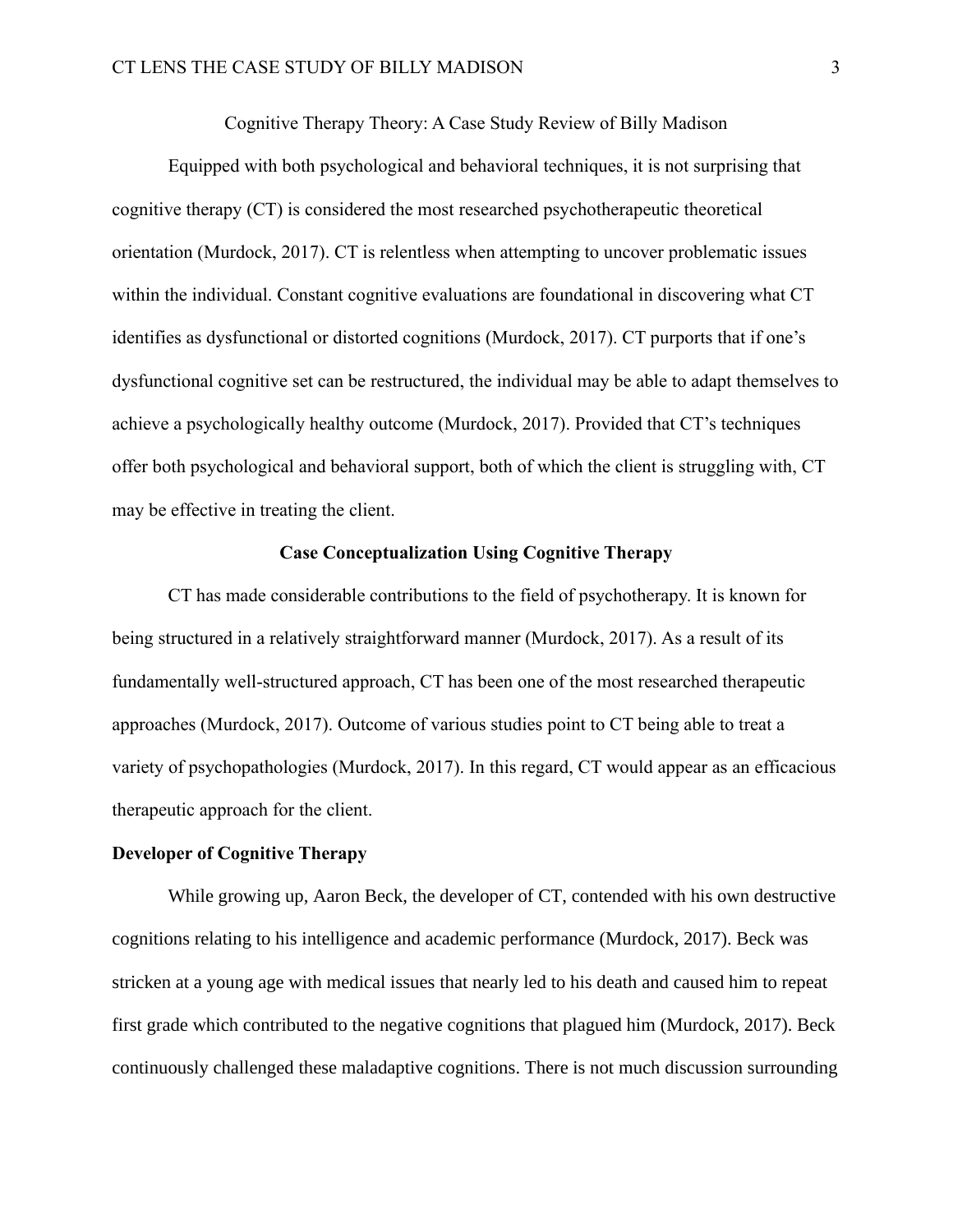whether Beck ever removed the negative cognitions, however, evidence suggests that he may have. Murdock (2017) reported that Beck went on to graduate as a top academic student in his high school class. Beck later went onto study psychiatry and was trained as a classical psychoanalyst (Murdock, 2017). In 1960 Beck officially developed the theoretical orientation known today as CT or, in some spheres, Cognitive Behavior Therapy (CBT) (Murdock, 2017).

# **Human Nature and the Counseling Process**

According to CT theory, human nature is founded upon an evolutionary perspective (Murdock, 2017). Beck identified three primary evolutionary goals that relate to human motivation: survival, resource conservation and expansion and procreation (Murdock, 2017). Related to one's cognitions, Beck identified that the cognitive processes of individuals also went through an evolutionary process that allowed humans to process their ever-changing environments and adapt as necessary (Murdock, 2017).

According to Beck, the Counseling process is structured around three distinct goals: 1.) establishing the therapeutic alliance, 2.) setting goals, and 3.) socializing the client (Murdock, 2017). Related to the therapeutic alliance, Murdock (2017) outlines that CT theory wastes no time in fostering a healthy therapeutic relationship between therapist and client. Within the first session, the therapist should attempt to provide some degree of symptomatic relief to the client (Murdock, 2017).

Apart from the therapeutic alliance, a major facet of CT theory is orienting the client to the counseling process. A part of this process is teaching the client what Beck called the *cognitive model* while also explaining the structure of future counseling sessions (Murdock, 2017). Teaching the client, the basic constructs of CT theory is a salient facet of CT. As sessions progress, the client is expected to take more control over each session as the therapist moves into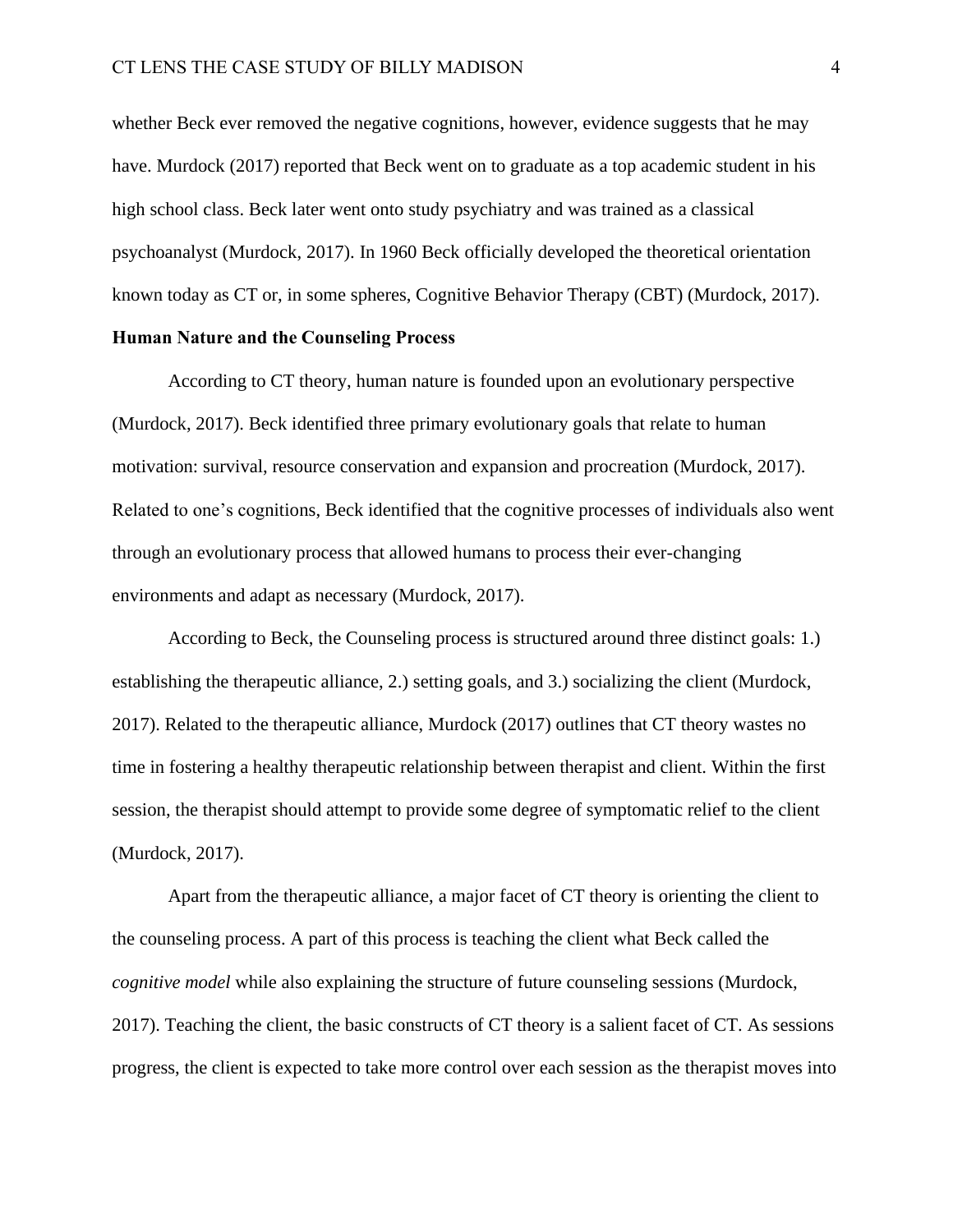a more advisory function (Murdock, 2017). Educating the client has a long-term purpose; Murdock (2017) discusses that once therapy terminates, the hope is for the client to be to become their own pseudo-therapist.

### **Efficacy Provided Through Research**

Among the many therapeutic theoretical orientations, CT is well-supported empirically in being an effective psychotherapy for treating various psychopathologies (Murdock, 2017). As a result of being one of the most well-researched therapeutic approaches, CT has been tested utilizing several diagnostic categories and has shown to be effective in each (Murdock, 2017). CT theory showed better outcomes compared to other treatments and better outcomes than notreatment groups as well (Murdock, 2017).

It is worth noting that CT and CBT are at times interchangeable and that some research findings on the efficacy of CT are characterized under the therapeutic approach of CBT (Murdock, 2017; Hofman et al., 2012). Outfitted with the foundation of CT, Moghadam et al. (2020) conducted a study that proved CBT efficacious in treating clients with post-traumatic stress disorder (PTSD). Although CT has been empirically proven to be efficacious across multiple psychopathologies, other studies have demonstrated it to be not as efficacious as other psychotherapeutic approaches (Murdock, 2017).

# **Most Effective Diagnoses with Cognitive Therapy**

With roots in exploring depression as outlined by Freud, it is no surprise that CT has been shown to be effective in treating clients with depression (Murdock, 2017). Although it may be true that CT was developed from the pursuit of researching depression, CT does not stop there. The literature reveals that CT is suited to treat several other psychopathologies and issues such as, but not limited to, anxiety, personality disorders, insomnia, schizophrenia, psychotic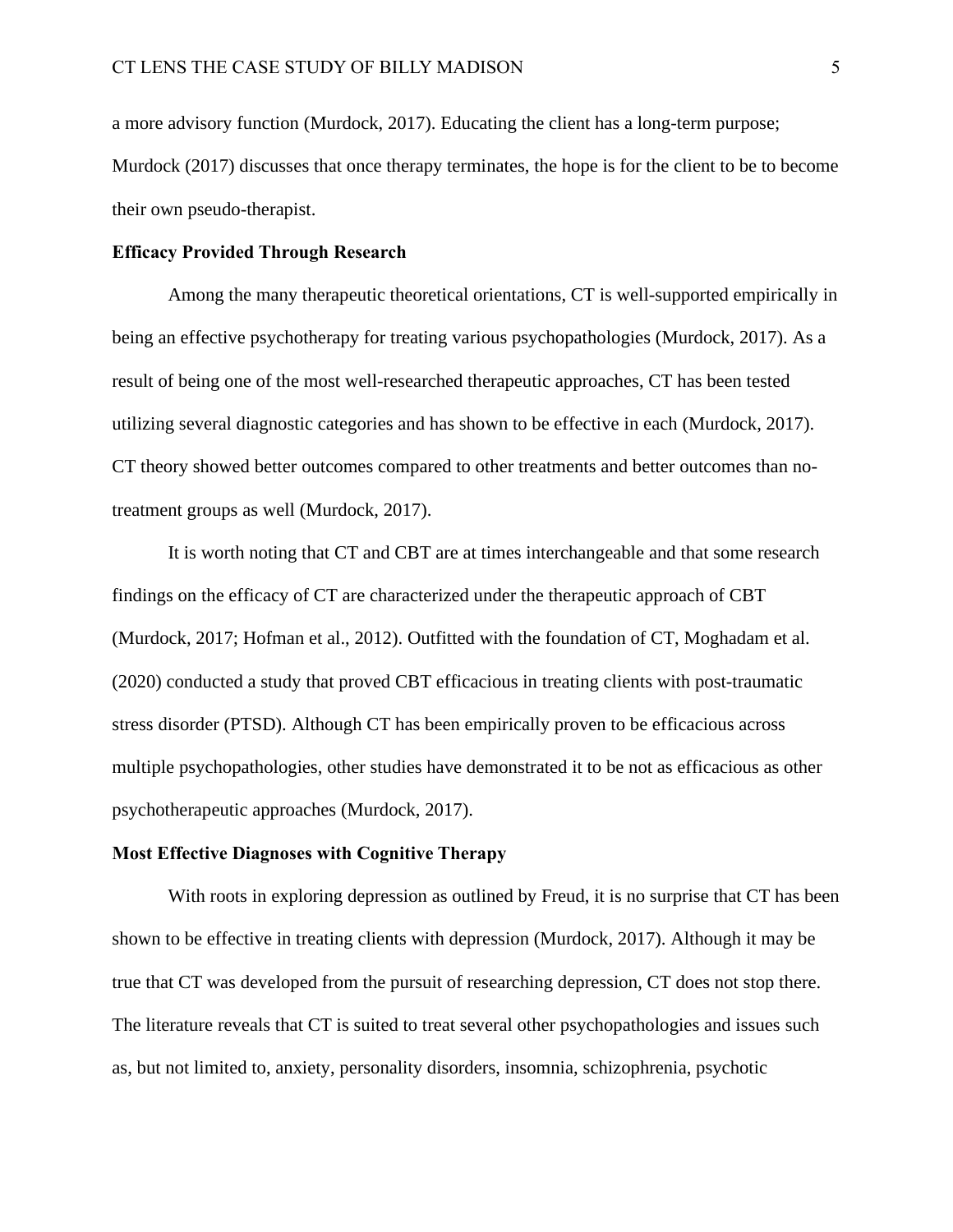disorders, somatoform disorders, chronic pain, female hormonal conditions and eating disorders (Murdock, 2017; Hofman et al., 2012). Provided CT's / CBT's ability as an efficacious psychotherapy treatment across several psychopathologies, Hofman et al. (2012) discussed how it is surprising that CT / CBT is not first choice of therapeutic treatment for mental disorders in some countries.

# **Appropriate for the Client**

CT is equipped with several psycho-assessment instruments and therapeutic techniques that seem well suited for the client in question. Given that CT is more scientifically oriented, it is encouraged that clients go through a thorough diagnostic evaluation (Murdock, 2017). Components of the diagnostic evaluation include a holistic psychological picture of the individual, identification of any biologically originating syndromes and determination of whether a psychopharmacological approach is warranted or if the individual needs to be hospitalized.

This client's poor academic achievement, continuous adolescent-like behavior and experience of losing his mother at a young age, point towards the need for the client to be diagnostically evaluated. Additionally, the client is having relationship issues with his father and girlfriend. Provided that CT is equipped with role-playing techniques, these techniques may prove to be useful in assisting the client with working through his chaotic relationship issues.

### **Ethical Issues that May Arise**

Considering the clients reason for entering therapy, ethical issues may occur. The client and his father made an agreement that the client would seek therapy in hopes of one day taking over his father's company, Madison Hotels. Ethical issues could arise if the father is not invited into the therapeutic alliance but seeks client progress from the therapist. The therapeutic alliance, being a strong component in therapeutic outcomes (Murdock, 2017), should be protected at all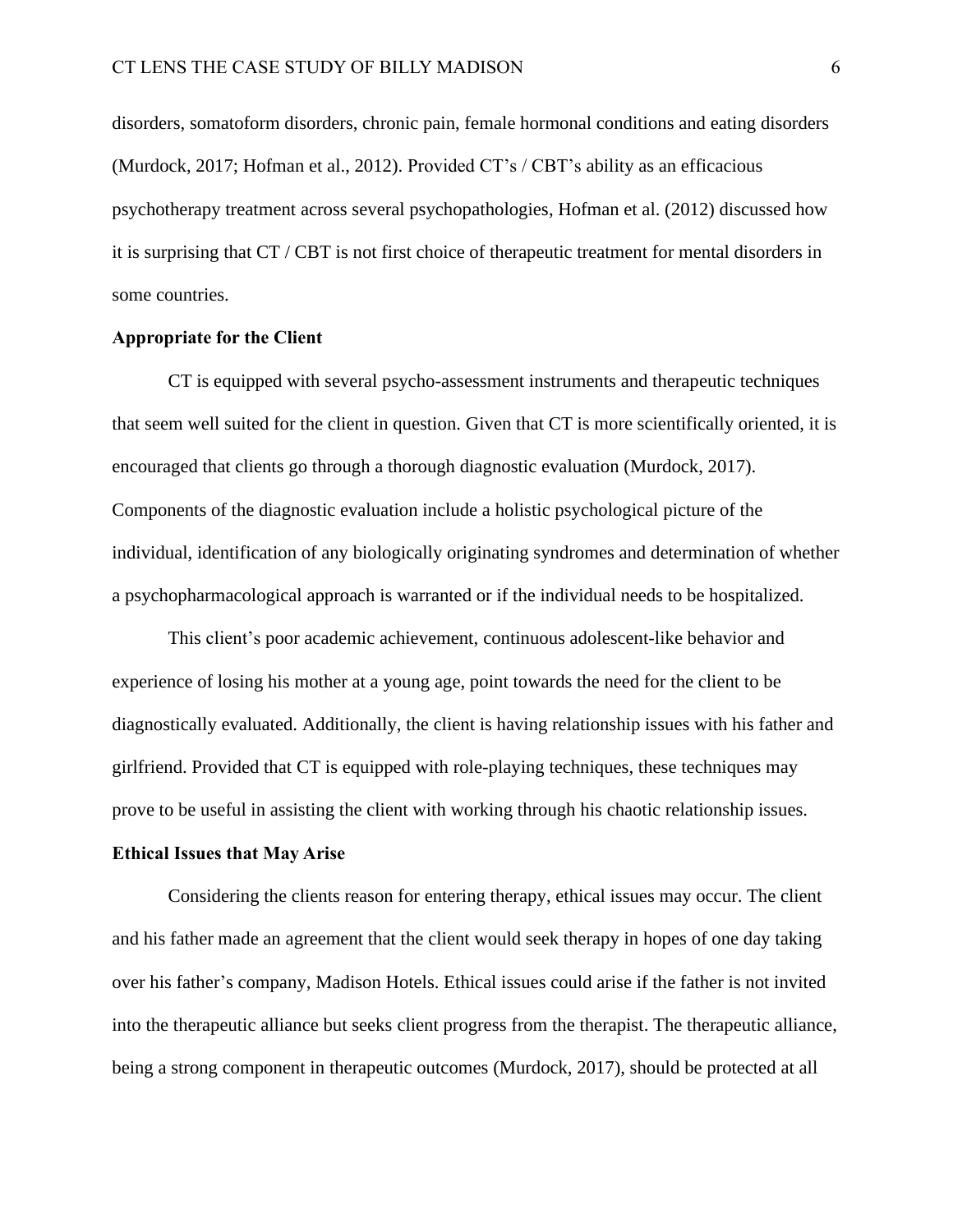costs. Additionally, the idea of the father "suggesting" that the client receive therapy could be worthy of ethical concerns. The client himself initially was not interested in psychotherapy, however, it was only after the father "suggested" getting help did the client seek psychotherapy.

## **Multicultural Issues**

Fundamentally, CT is developed with an individualistic approach which, for this client, is well suited. Provided that the client is a 27-year old Caucasian male, multicultural issues should not be an issue. CT is considered culturally diverse and has proven through research that it is applicable for various cultural backgrounds (Murdock, 2017). Although CT is culturally diverse, CT theory is known to somewhat neglect sociocultural and environmental factors (Murdock, 2017) which, for this client, would be detrimental. The client is surrounded by adults whose behavior is similar to his own, and the fact that the client has been exceedingly financially supported his whole life should be taken into consideration. Exploring sociocultural and environmental factors for this client would be beneficial.

#### **Cognitive Therapy for Crisis Situation**

The literature shows support for the utilization of CT in crisis situations, namely, suicide crisis interventions. Studies by Ghahramanlou-Hollow (2018) and Rozek and Bryan (2020) focused on suicide treatment measures for participants with PTSD, recent suicide attempts or history of significant suicidal ideation. In both studies, results indicated that participants achieved positive outcomes such as reduction in suicidal ideation and PTSD symptoms (Ghahramanlou-Hollow, 2018; Rozey, & Bryan, 2020). It is noteworthy that classical CT was not the sole therapeutic orientation utilized in both studies. Provided that CT theory is foundational for various therapeutic approaches (Murdock, 2017; Hofman et al., 2012), CT type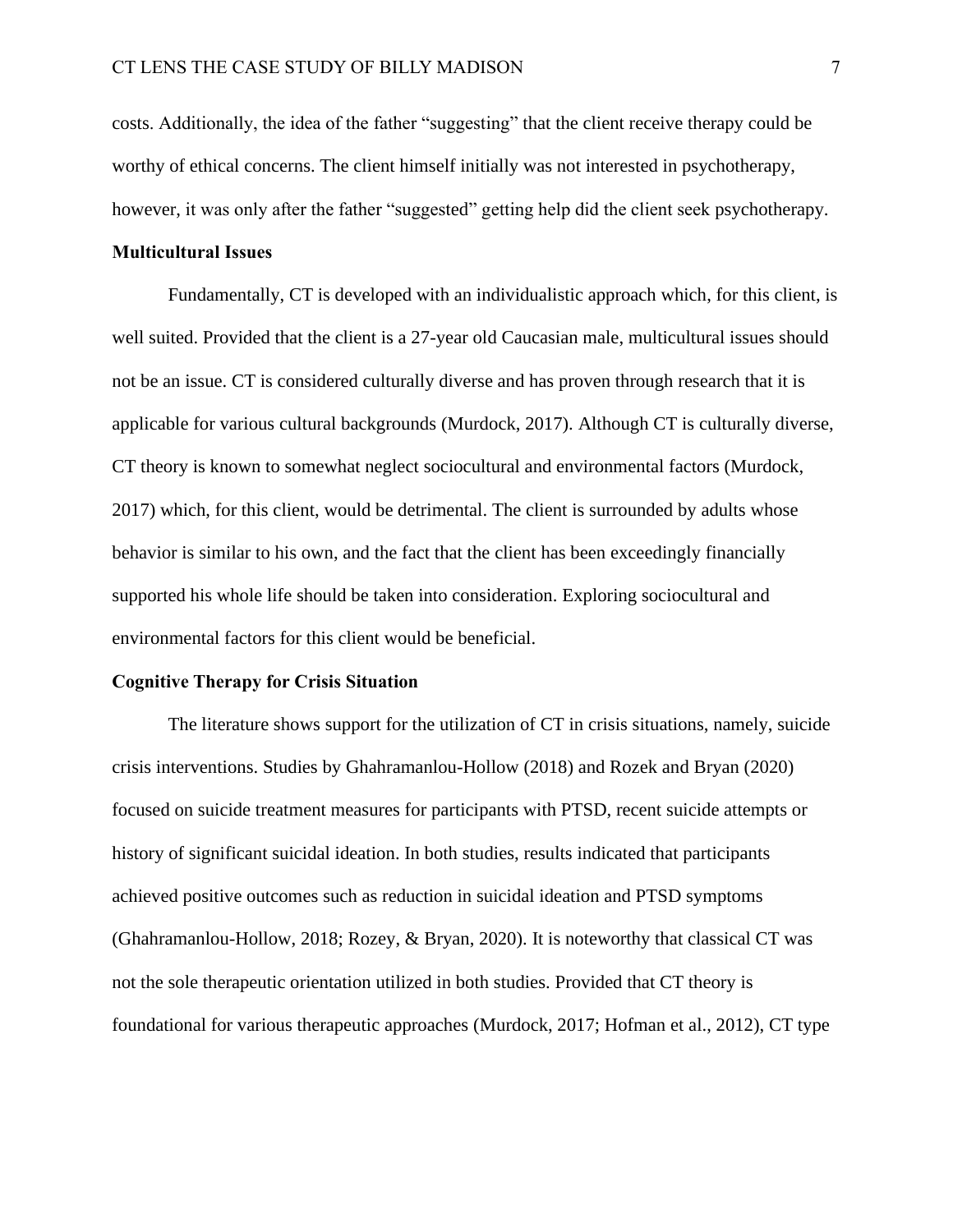interventions paired with other procedures were utilized within each study (Ghahramanlou-Hollow, 2018; Rozey, & Bryan, 2020).

### **Interventions**

The client is presenting behavior resembling that of an adolescent. The client is a 27-year old male, but is underdeveloped academically, psychologically, and emotionally. The client expresses some desire for help, however, given the client's previous attempts at therapy, it appears that this reach for help could be fabricated. There was an agreement between the client and the client's father about seeking treatment. This agreement between the two could be an underlying motivation for the client seeking therapy. The relationship between the client and his father is not a good one. The client expresses a high level of anxiety over attempting to get his life situated to please his father and one day become the CEO of Madison Hotels.

# **Questioning**

CT therapists waste no time in attempting to help the client. Strategic questions are relied on to identify dysfunctional and distorted cognitions (Murdock, 2017). Based on observations, the client may be psychologically underdeveloped due to dysfunctional and distorted cognitions related to his intelligence and academic performance. Time should be spent attempting to identify dysfunctional and/or distorted cognitions related to the client's adolescent-like behavior, beliefs about his level of competence in running Madison Hotels, as well as his cognitions related to his mother passing. Identifying distorted / dysfunctional cognitions will allow the client to start the process of restructuring his cognitive set.

### **Thought Recording**

Provided that CT focuses on one's cognitions, recording those cognitions for later evaluation is critical. Under the direction of the therapist, individuals are to record their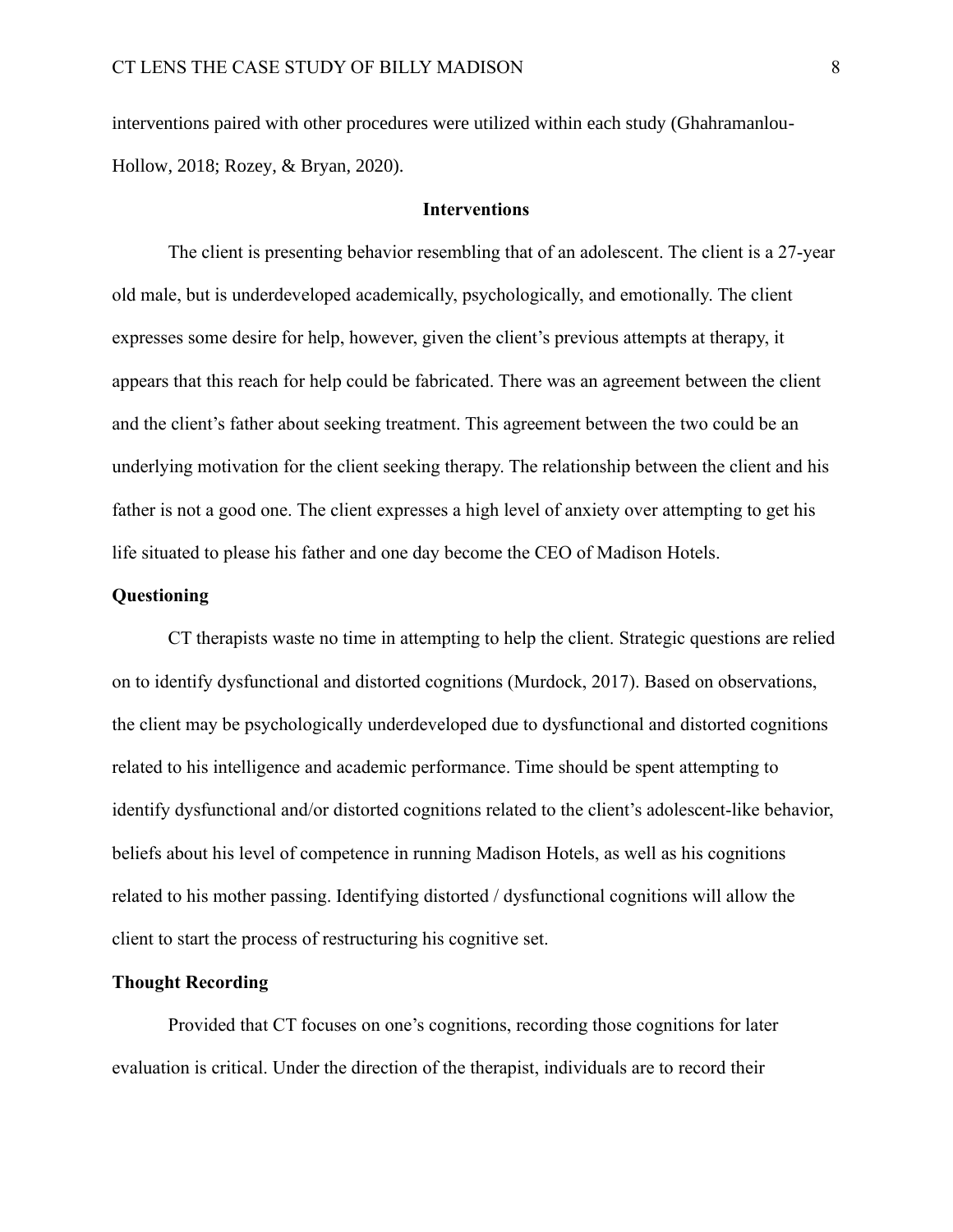cognitions between sessions so an evaluation can be conducted for future sessions (Murdock, 2017). Related to the client in question, given that there are multiple problematic domains, recording all thoughts for all domains may be difficult. However, the client should record his thoughts for later evaluation by the client and the CT therapist. For example, related to this case, the client could record his thoughts related to becoming the CEO of Madison Hotels. These recordings will allow the client and therapist to examine which cognitions would be considered psychologically unhealthy and which cognitions would be psychologically healthy.

#### **Behavioral Experiments**

Behavioral experiments focus on one's manifested actions, however, this technique is only a means to examine and challenge one's cognitions (Murdock, 2017). First, the client and therapist discuss a belief about a given situation or task. The client is then asked to perform that task and report on what occurred during the situation or task. The therapist and client then evaluate what is reported and discuss any identified dysfunctional beliefs that may have been identified. Related to this case, the client in question can challenge his belief of being a poor academic performer by returning to school and reporting on what occurs.

## **Spiritual Application**

Literature supports that spirituality, religion and psychospiritual components are important domains of human history and are also important for one's own biopsychosocial development (Sira & Foster, 2020; Hays & Erford, 2018). For this client, however, introducing psychospiritual material could prove problematic. Based on observation research, the client often descends into a psychologically adolescent state when discussions become too serious. If the client was remotely interested in learning about psychospiritual matters, perhaps approaching the situation from an adolescent perspective may be more effective. Additionally, employing the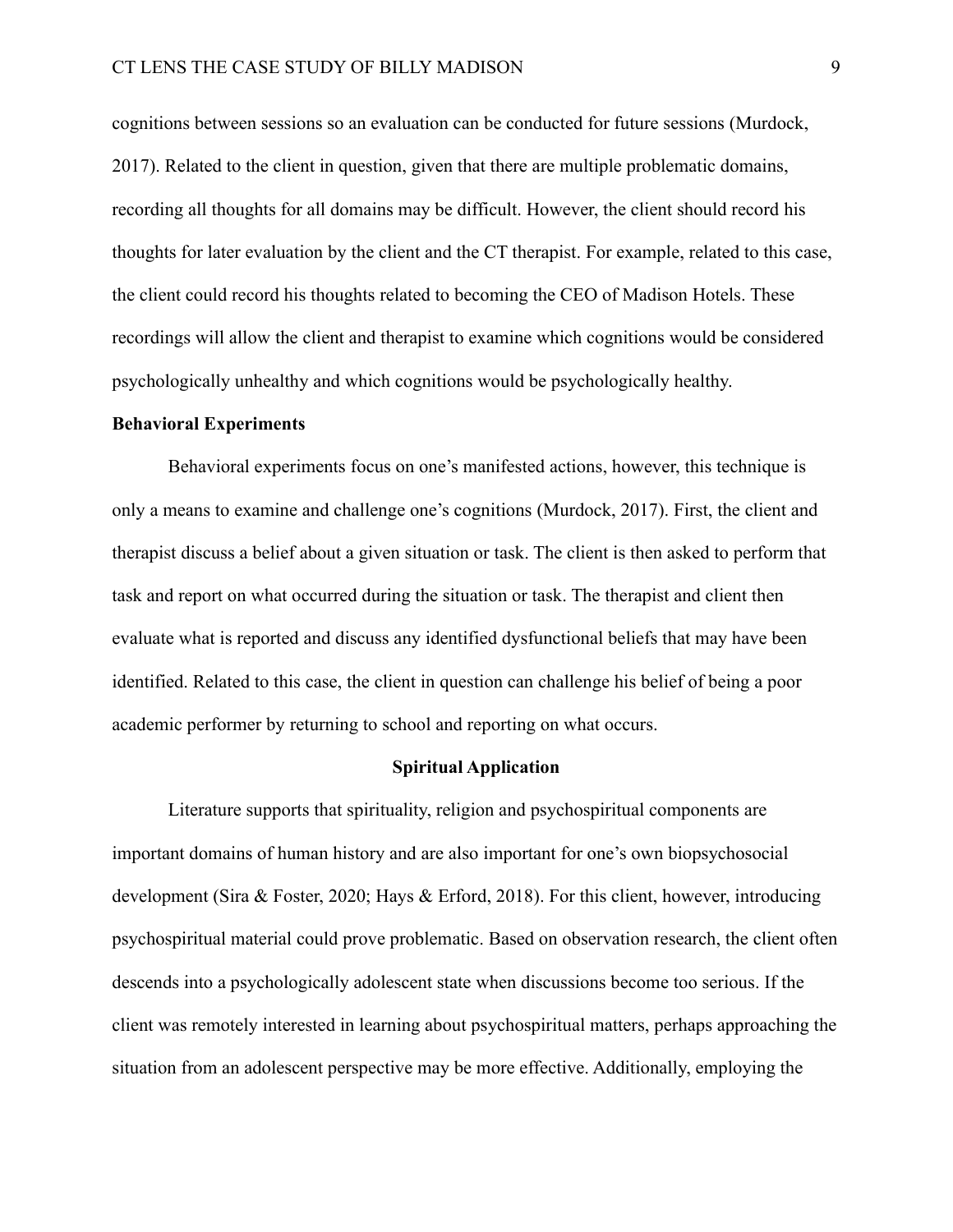questioning technique to gauge the client's current psychospiritual position may be efficacious. In this way, the client is sharing what they currently believe as opposed to having the gospel of Jesus preached to them.

Even though the integration of Christianity and psychology has been the center of contentious discussion for decades, the literature supports the idea that psychology and Christianity can complement one another (Andrews et al., 2017; Jones & Butman, 2011). As no two philosophies will ever be identical, conducting a psychospiritual comparison between Christianity and CT will result in finding both compatibilities and incompatibilities. CT is a cognitively focused therapeutic theoretical orientation and therefore may best align with Christianity when compared with other psychotherapeutic orientations. Although the discussion herein will not be able to contain a comprehensive psychospiritual compatibility assessment, what follows are three components of CT that compare to Christianity well: 1.) Continuous cognitive assessments, 2.) the central construct of automatic cognitions, and 3.) dysfunction related to the *cognitive set* of one's reality (Murdock, 2017).

Continuous cognitive assessments are foundational to the therapeutic approach of CT. Therapist are continuously assessing the client's cognitions which is also suggested by the Word of God. Proverbs 4:23 (AMP) states that one should guard their *mind* and become a steward, diligently analyzing what enters. Secondly, related to automatic cognitions, 1 Peter 5:7 (AMP) warns believers of randomly generated cognitions that may lead to anxiety and worry. The Apostle Peter, in these instances, suggest casting anxious and worrisome cognitions upon Jesus and allowing Him to take care of these troubling cognitions (1 Peter 5:7, AMP).

Lastly, CT theorists consider "dysfunction" as a set of distorted or dysfunctional cognitions that an individual possesses as reality (Murdock, 2017). Murdock (2017) discusses the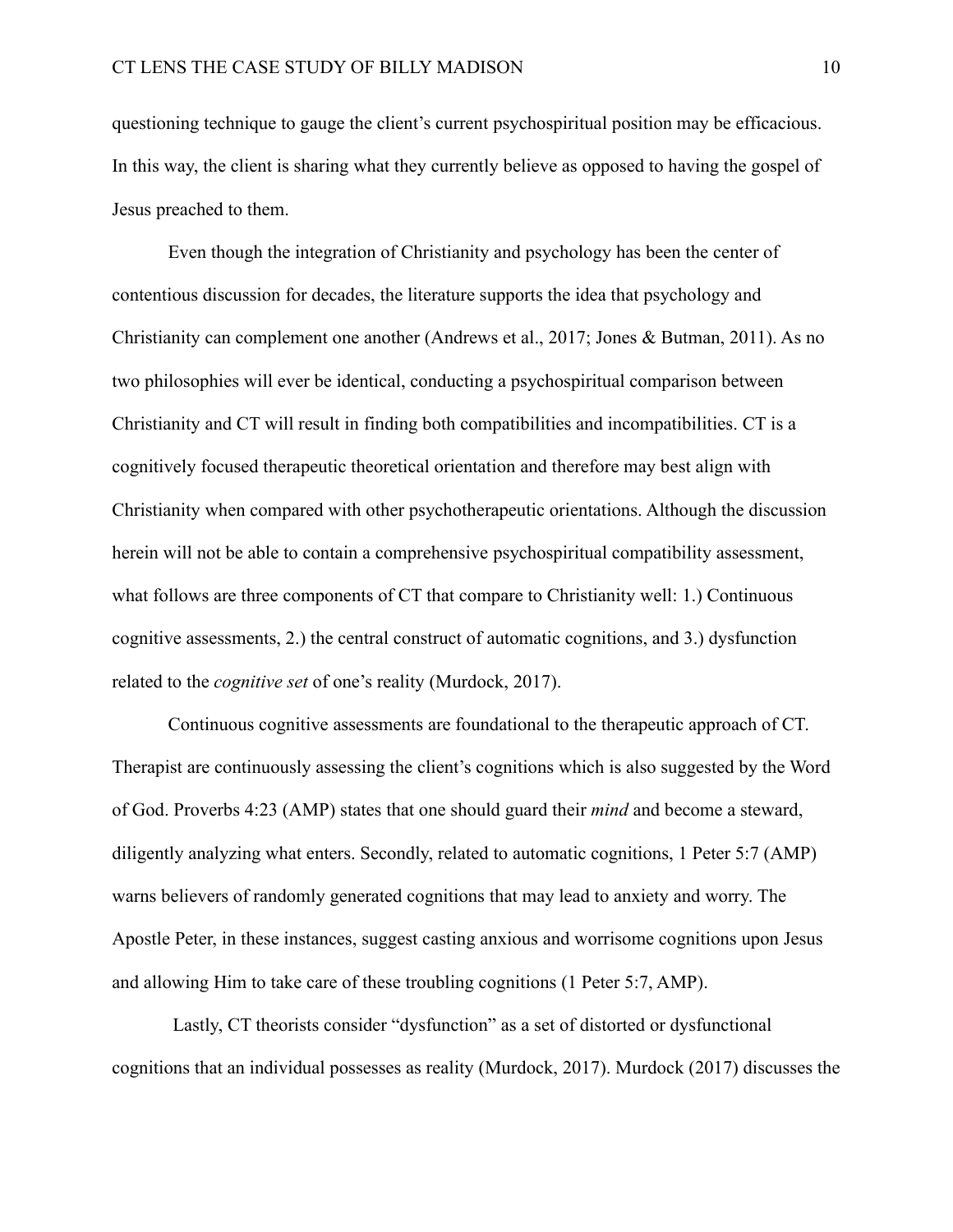remedy stating that if one were to reconstruct their dysfunctional cognitive set, the new psychological modification would produce neurophysiological modifications, positively impacting the individual. This idea of modifying one's dysfunctional cognitive set is discussed by the Apostle Paul in Romans 12:2 (AMP). The Apostle Paul highly recommends that believers should not accept the world's dysfunctional cognitions, rather they should constantly renew their cognitive set with the Word of the Living God (Romans 12:2, AMP).

Related to incompatibilities, one does not have to look very far to discover where CT and Christianity differ. No two philosophies will be completely congruent, and this holds true while conducting a psychospiritual analysis between CT and Christianity. First, Jones and Butman (2011) discuss that *most* cognitively based therapeutic theoretical orientations consider human knowledge and wisdom as the source of truth instead of God and His Word. However, in John 14:6 (AMP), Jesus states that He alone is the source of Truth and the only true way of Life. Jones and Butman (2011) provide their own thoughts stating that as God is the creator of life, it would behoove individuals to seek out God's wisdom and direction for life and meaning rather than seeking meaning and life purpose from failed human knowledge.

Second, CT theorists generally accept that irrationalities are the source of humanity's fundamental problems (Jones & Butman, 2011). While irrationalities are identified within both Christianity and CT, Christianity holds a different perspective of the fundamental problem of humans. The Apostle Paul, in his letter to the church of Rome, discusses that all of humanity fundamentally shares the same underlying struggles of life: sin (Romans 3:23, AMP).

Lastly, while CT's perspective of a healthy individual is one of being psychologically well, seeking survival, reproduction, sociability, and acquisition of various resources, the Word of God specifies that there is more to life than what CT proports as healthy. In Mark 8:36 (AMP),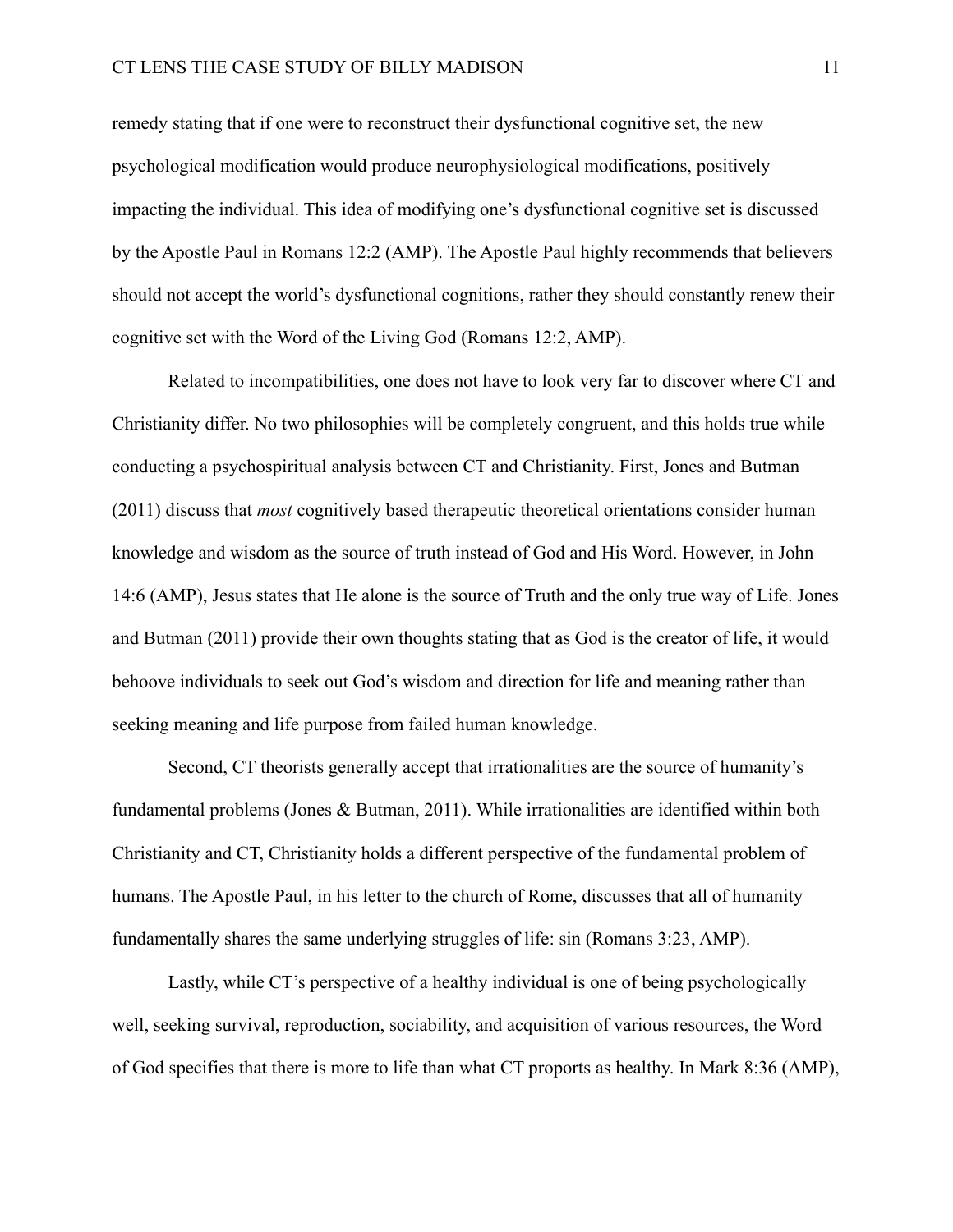Jesus discusses how life is much more than acquiring what the world considers as valuable by asking what it would matter if one were to gain all the world has to offer but in the end forfeits his own soul. Although CT's incongruencies with Christianity are obvious, one should consider integrating the compatibilities outlined above which may prove to be efficacious to living a Christian lifestyle.

# **Conclusion**

CT is well outfitted with several techniques that deal with the individual from psychological and behavioral perspectives (Murdock, 2017). This client's symptomology fits within the scope of CT's psychotherapeutic toolkit. As the client appears to be stuck within the Peter Pan condition (Peterson, 2017), CT may be efficacious in exploring the cognitions that result in his adolescent behavior. Challenges may arise when the client is faced with any serious discussions as he typically devolves into adolescent behavior when confronted with adult-type conversations. If the client can put forth the effort suggested by CT, he could see dramatic psychological, academic, and emotional improvements.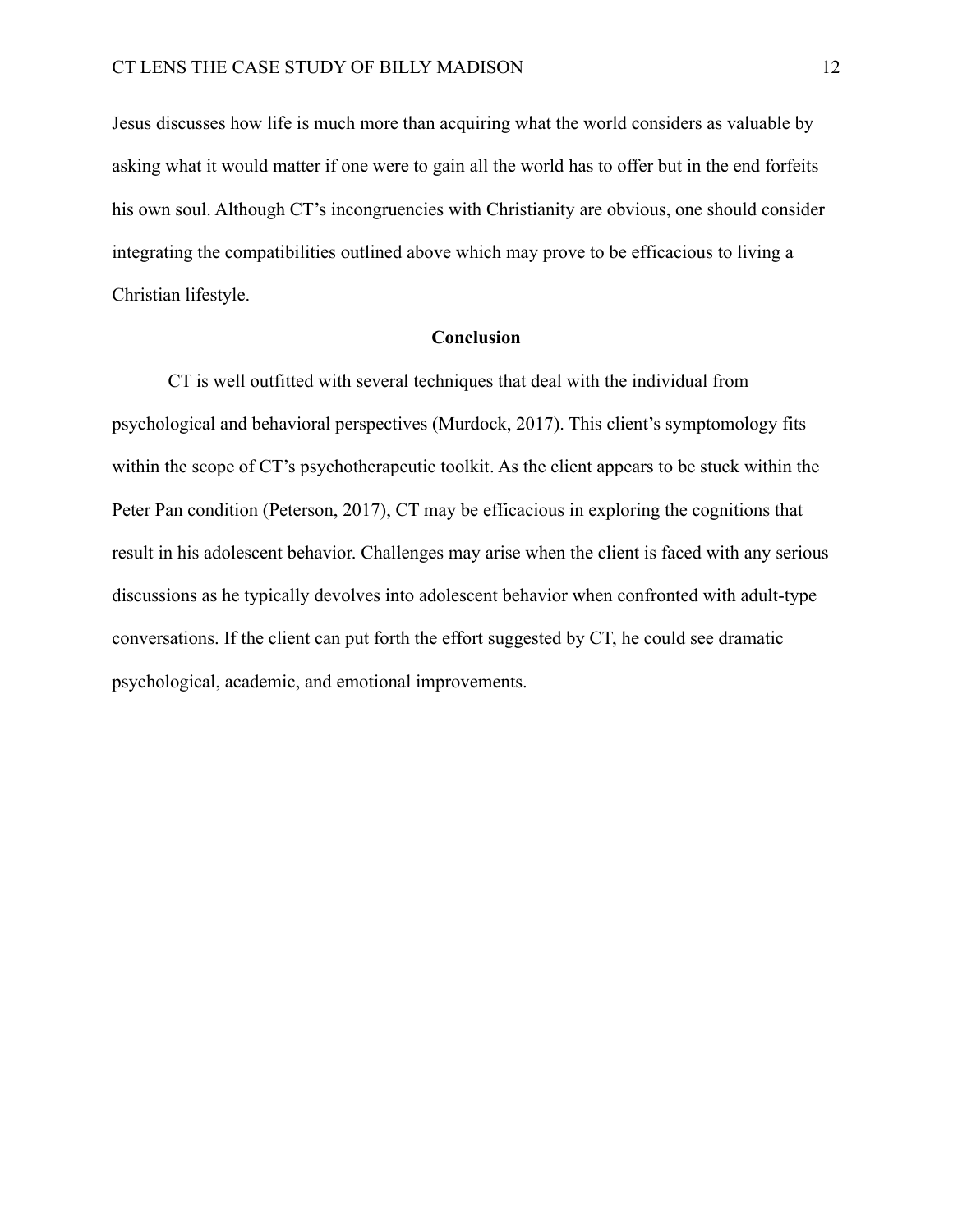## References

- Andrews, B., Watson, P. J., Chen, Z. J., & Morris, R. J. (2017). Postmodernism, positive psychology and post-traumatic growth within a Christian ideological surround. *Journal of Positive Psychology*, *12*(5), 489–500. https://doiorg.ezproxy.liberty.edu/10.1080/17439760.2016.1228004
- Ghahramanlou-Holloway, M., LaCroix J. M., Perera K. U., Neely, L., Grammer, G., Weaver, J., Novak, L. A., Colborn, V., & Lee-Tauler, S. Y. (2018). Inpatient psychiatric care following a suicide-related hospitalization: A pilot trial of post-admission cognitive therapy in a military medical center. *General Hospital Psychiatry, 63*, 46-53. https://doi.org/10.1016/j.genhosppsych.2018.11.006
- Hays, D. G., & Erford, B. T. (2018). *Developing multicultural counseling competence: A systems approach* (3rd ed.). Upper Saddle River, NJ: Pearson.
- Hofmann, S., Asnaani, A., Vonk, I., Sawyer, A., & Fang, A. (2012). The efficacy of cognitive behavioral therapy: A review of meta-analyses. *Cognitive Therapy & Research*, *36*(5), 427–440. https://doi-org.ezproxy.liberty.edu/10.1007/s10608-012-9476-1
- Jones, S. L., & Butman, R. E. (2011). *Modern psychotherapies: A comprehensive Christian appraisal* (2nd ed.). Downers Grove, IL
- Moghadam, S. A., Kazemi, R., Taklavi, S., & Naeim, M. (2020). Comparing the effectiveness of eye movement desensitization reprocessing and cognitive behavioral therapy in reducing post-traumatic stress disorder. *Health Psychology Report*, 8(1), 31–37. https://doiorg.ezproxy.liberty.edu/10.5114/hpr.2019.92305
- Murdock, N. L. (2017). *Theories of counseling and psychotherapy: A case approach (custom package) (4th ed.).* Upper Saddle Creek, NJ: Pearson.